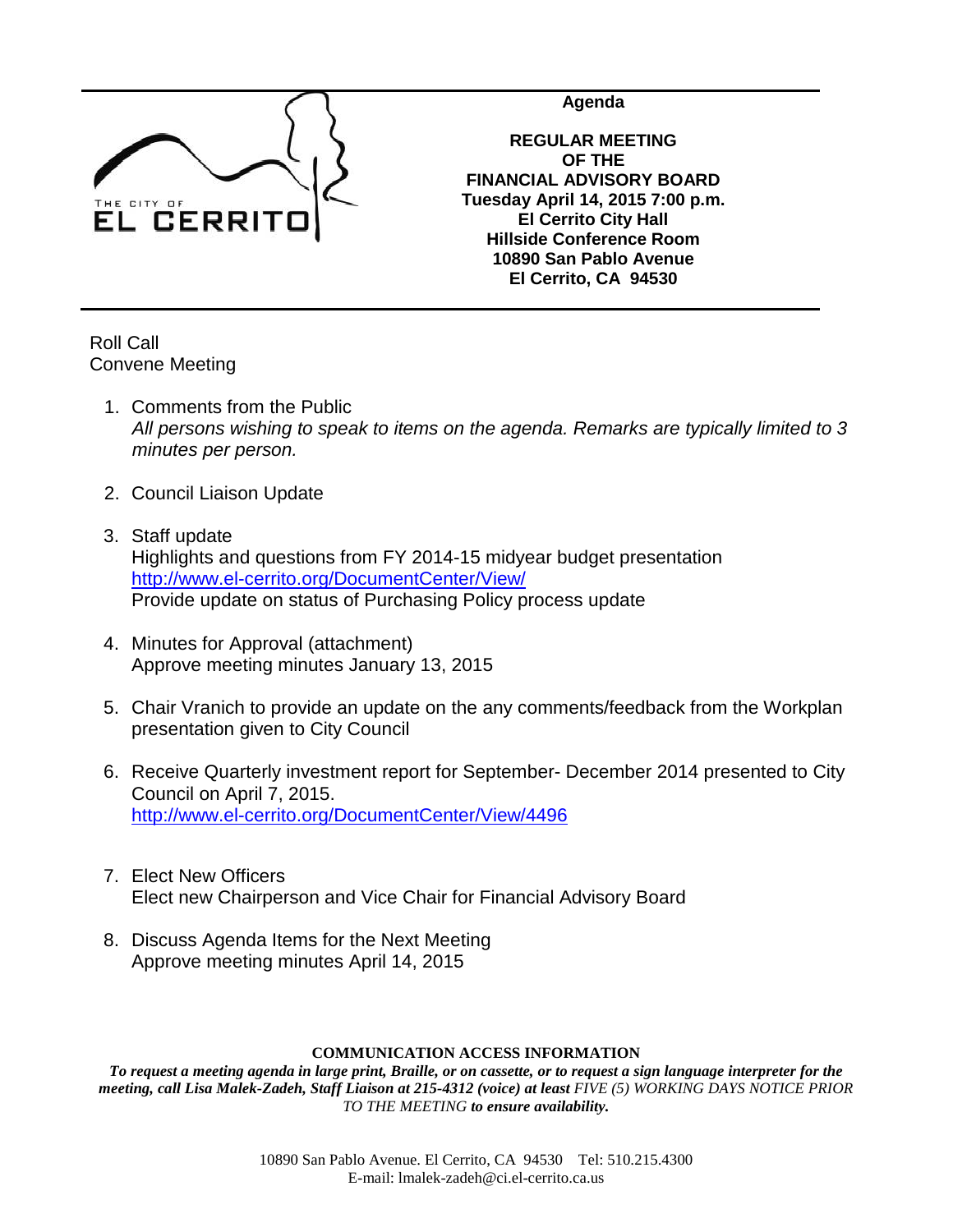

Chairperson Vranich convened the Financial Advisory Board meeting at 7:00 p.m.

- Roll Call: Present: Boardmembers Vranich, Kronenberg, Bartke and Patterson present. Absent: Boardmember Crump Staff Liaison Present: Lisa Malek-Zadeh
	- 1. **Comments from the Public** No members of the public present.
	- **2. Council Liaison Update** Councilmember Lyman provided an update on Council meeting highlights from October –December 2014.

## **3. Staff update**

Ms. Malek-Zadeh discussed the large number of vacancies throughout the City including those in the Finance department. As employees leave, the City has an opportunity evaluate the needs of the department and determine the correct position before making a decision to replace the vacancy.

## 4. **Minutes for Approval**

Action: Moved, seconded (Bartke/ Kronenberg) and carried unanimously to approve meeting minutes from May 13, 2014 and December 9, 2014 with correction of grammatical errors.

5. **Receive Quarterly investment report for July 2104- September 2014 presented to City Council on December 16, 2014.**

<http://www.el-cerrito.org/DocumentCenter/View/4243> Action: Moved, seconded (Bartke/Vranich) and carried unanimously to receive quarterly investment report.

**6. Review draft Workplan presentation scheduled for 2/3/15 City Council meeting. (attachment)**

Discussion: Reviewed and discussed the format for presentation to City Council on the annual work plan. Decided to include a recommendation to eliminate the need for FAB to provide the annual work plan during the presentation.

## **COMMUNICATION ACCESS INFORMATION**

*To request a meeting agenda in large print, Braille, or on cassette, or to request a sign language interpreter for the meeting, call Lisa Malek-Zadeh, Staff Liaison at 215-4312 (voice) at least FIVE (5) WORKING DAYS NOTICE PRIOR TO THE MEETING to ensure availability.*